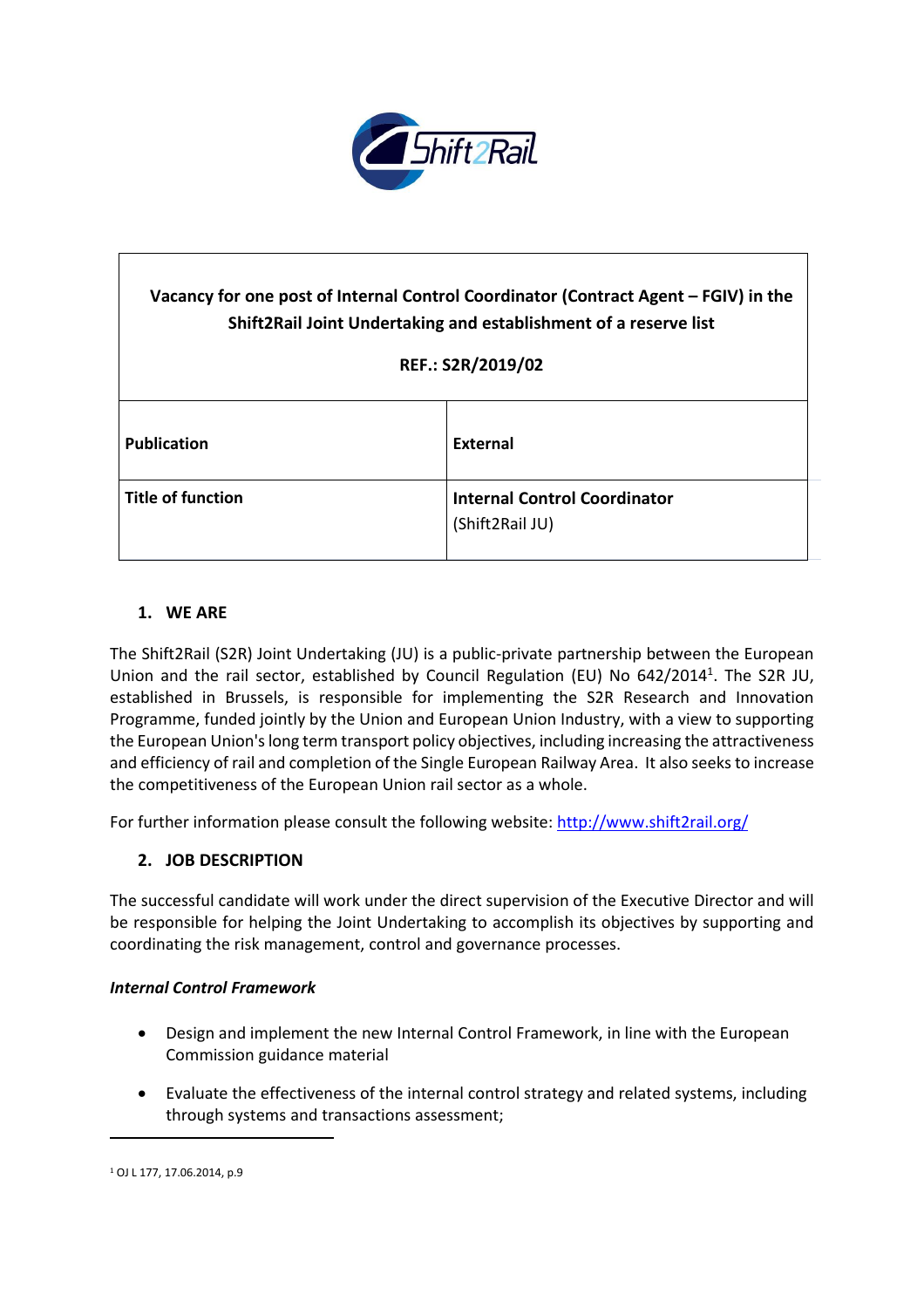Providing advice and guidance to the management in order to improve compliance and effectiveness;

## *Risk Management and assurance*

- Act as coordinator of risk assessment process of the JU and keep the JU's risk register upto-date;
- Assure the follow up of the actions stemming from management decisions and IAS/ECA audits;
- Provide advice and guidance for the JU's implementation of corrective/preventive actions;
- Act as coordinator and contact point toward the Common Audit Service with regard to the ex-post audits and follow-up the implementation of ex-post audit findings as well as the calculation of the detected error rates.

# *Corporate Reporting*

 Act as coordinator of the Annual Activity Report and Annual Work Plan documents as well any other relevant corporate reporting;

# *Other functions and duties*

- Contribute to define, maintain, and improve JU's procedures/processes/systems in collaboration with the two Units;
- Act as contact point and coordinator as regards to the implementation of the internal audit function carried out by the JU Internal Auditor;
- Take on additional tasks as required in the interest of the service.

# **3. WE LOOK FOR:**

## **A) Eligibility criteria**

Candidates will be considered eligible for selection on the basis of the following formal criteria to be fulfilled by the deadline for applications:

1. To have a level of education which corresponds to completed university studies of at least three years attested by a diploma;

2. To have a thorough knowledge of one of the official Community languages and a satisfactory knowledge of a second of these languages to the extent necessary to perform his/her duties;

3. Be a national of a Member State of the European Union;

4. To be entitled to his or her full rights as a citizen;

5. To have fulfilled any obligations imposed by the applicable laws concerning military service;

6. To meet the character requirements for the duties involved;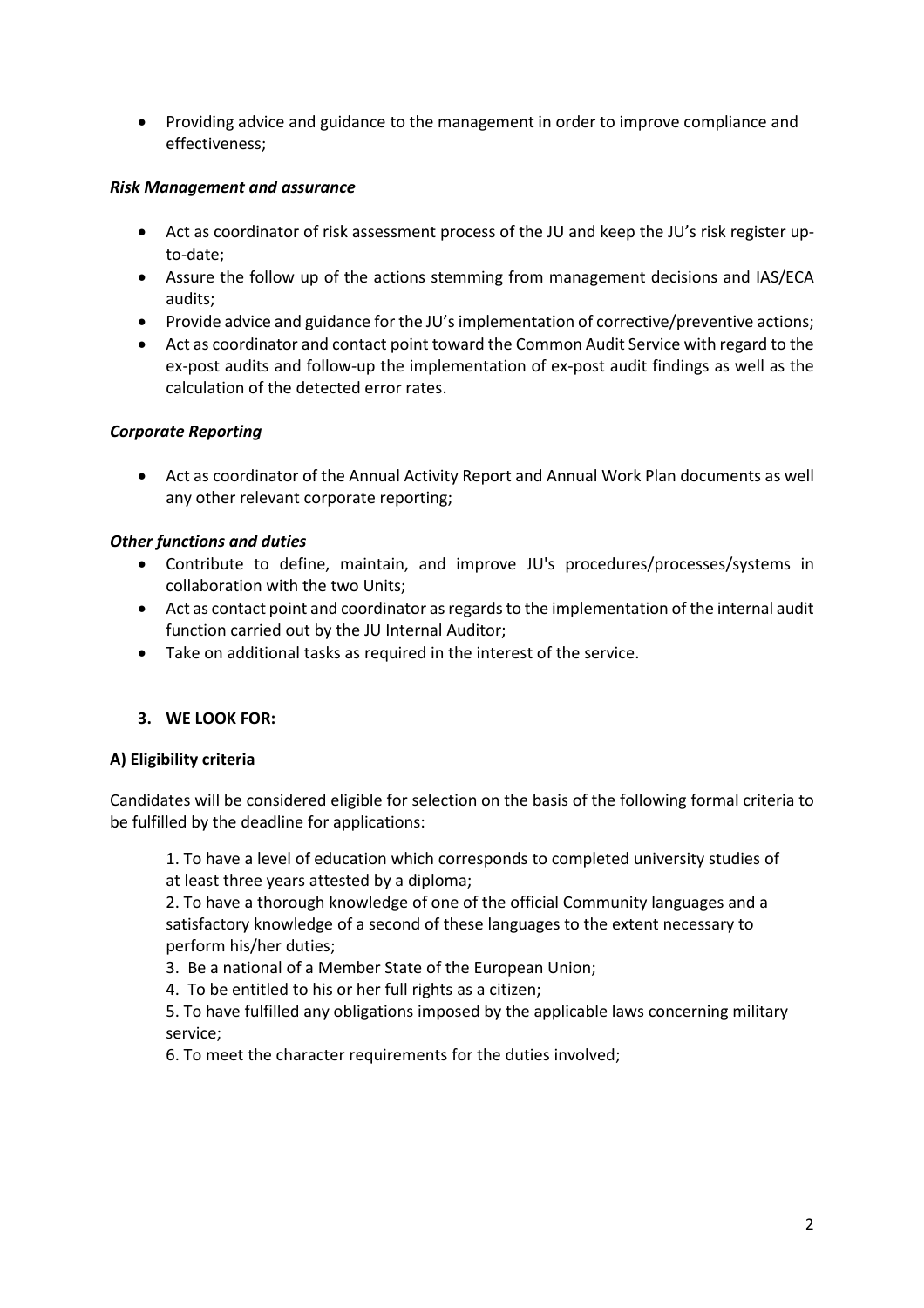# 7. To be physically fit to perform the duties linked to the post. $<sup>2</sup>$ </sup>

## **B) Selection criteria**

Successful candidates should have:

## **1) Essential qualifications and experience**

- **-** At least 3 years professional experience acquired in positions related to the profile of the post;
- **-** Proven experience in private/international organizations in the context of corporate activities, Internal Control Systems, ERM, etc.;
- **-** Good knowledge of auditing practices (e.g. IIA standards and Code of Ethics, COSO framework);
- **-** Very good command of written and spoken English;

# **2) Advantageous qualifications and experience**

- **-** CIA or other equivalent certification;
- **-** Seniority acquired in a field related to the duties in an international and multicultural environment;
- **-** Understanding of the functioning of an European Institution or body;

# **3) Behavioural competences**

- Motivation open and positive attitude;
- Excellent inter-personal and communication skills;
- Ability to use tact and diplomacy in challenging situations;
- Excellent capacity to analyze and structure information and present it in a concise way;
- Sense of initiative and team spirit.

# **4. INDEPENDENCE AND DECLARATION OF INTERESTS**

The Internal Control Coordinator will be required to make a declaration of commitment to act independently in the public interest and to make a declaration in relation to interests which might be considered prejudicial to his/her independence.

## **5. SELECTION PROCEDURE**

 $\ddot{\phantom{a}}$ 

The selection procedure includes the following steps:

# *5.1 Assessment of applications*

 Applications must be complete and validly submitted by the closing date for applications as specified in section 10. Applications that do not meet the above criteria will be rejected.

 $^2$  Before the appointment, a successful candidate shall be medically examined by one of the European Institutions' medical officers in order that Shift2Rail may be satisfied that he/she fulfils the requirement of article 28 (e) of the Staff Regulations of the Officials of the European Communities.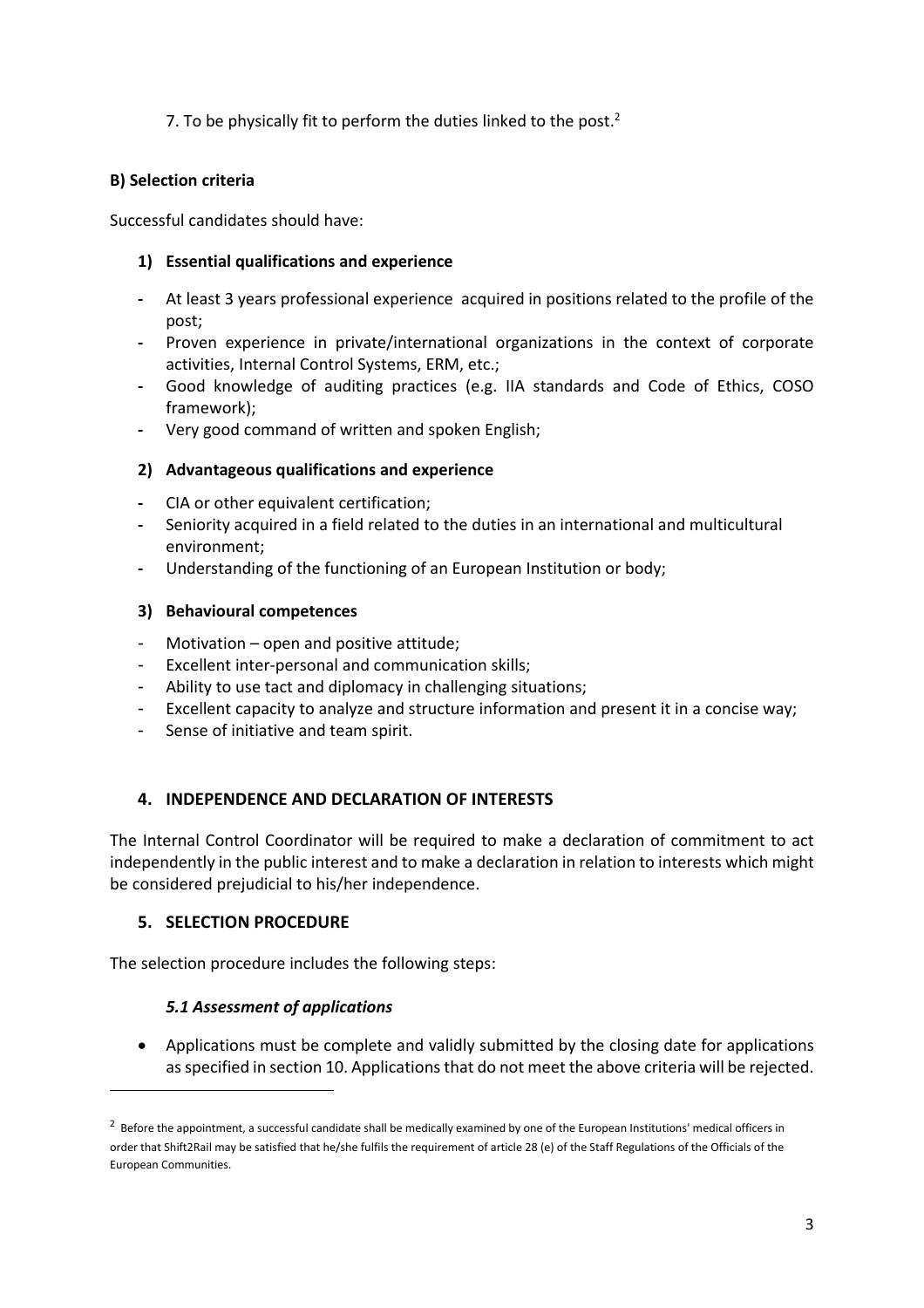If, at any stage in the procedure, it is established that the information application is incorrect, the applicant will be disqualified from the selection;

 All eligible applications will be assessed by a Selection Committee in an objective, impartial and transparent manner and based on the selection criteria defined in this vacancy notice only.

# *5.2 Interview and written tests*

- Only the best-qualified candidates, i.e. those who obtained the highest number of points within the assessment of applications, will be short-listed for a written test and an interview;
- Applicants invited to an interview will receive an email invitation, with the date, time and location of the interview;
- During the interview, the Selection Committee will examine each candidate's profile and will assess their relevancy to the post against the criteria defined in Section 3.b above. The minimum threshold to pass the written test and the interview is 50% of the total points allocated to each one of them. Passing the written test and the interview does not guarantee inclusion on the reserve list;
- The interview and the written tests will be held in English. Native English speakers will be tested for their second language skills;
- Supporting documents (e.g. certified copies of degrees/diplomas, references, proof of experience etc.) should not be sent at this stage but must be submitted at a later stage of the procedure if requested. S2R JU has the right to disqualify applicants who fail to submit all the required documents.

# *5.3 Reserve list*

- Following the written tests and the interviews, the Selection Committee will recommend to the Appointing Authority the most suitable candidate(s) for the post to be placed on a reserve list. Inclusion on the reserve list does not guarantee recruitment. The maximum number of candidates to be put on the reserve list is set at 15;
- The reserve list will be presented to the Appointing Authority who may decide to convene a second interview and ultimately will appoint the successful candidate(s) to the post(s).

The reserve list will be valid until 31/12/2020. Its validity may be extended by the decision of the Executive Director.

# **6. EQUAL OPPORTUNITIES**

The S2R JU, as a European Union body, applies a policy of equal opportunities and nondiscrimination in accordance with Article 1d of the Staff Regulations.

# **7. CONDITIONS OF EMPLOYMENT**

The successful candidates will be appointed by the Executive Director of the S2R JU as a Contract Agent FGIV pursuant to Article 3a of the Conditions of Employment of Other Servants of the European Union for a period of 3 years, which may be renewed.

Candidates should note the requirement under the Conditions of Employment of Other Servants for all new staff to complete successfully a probationary period.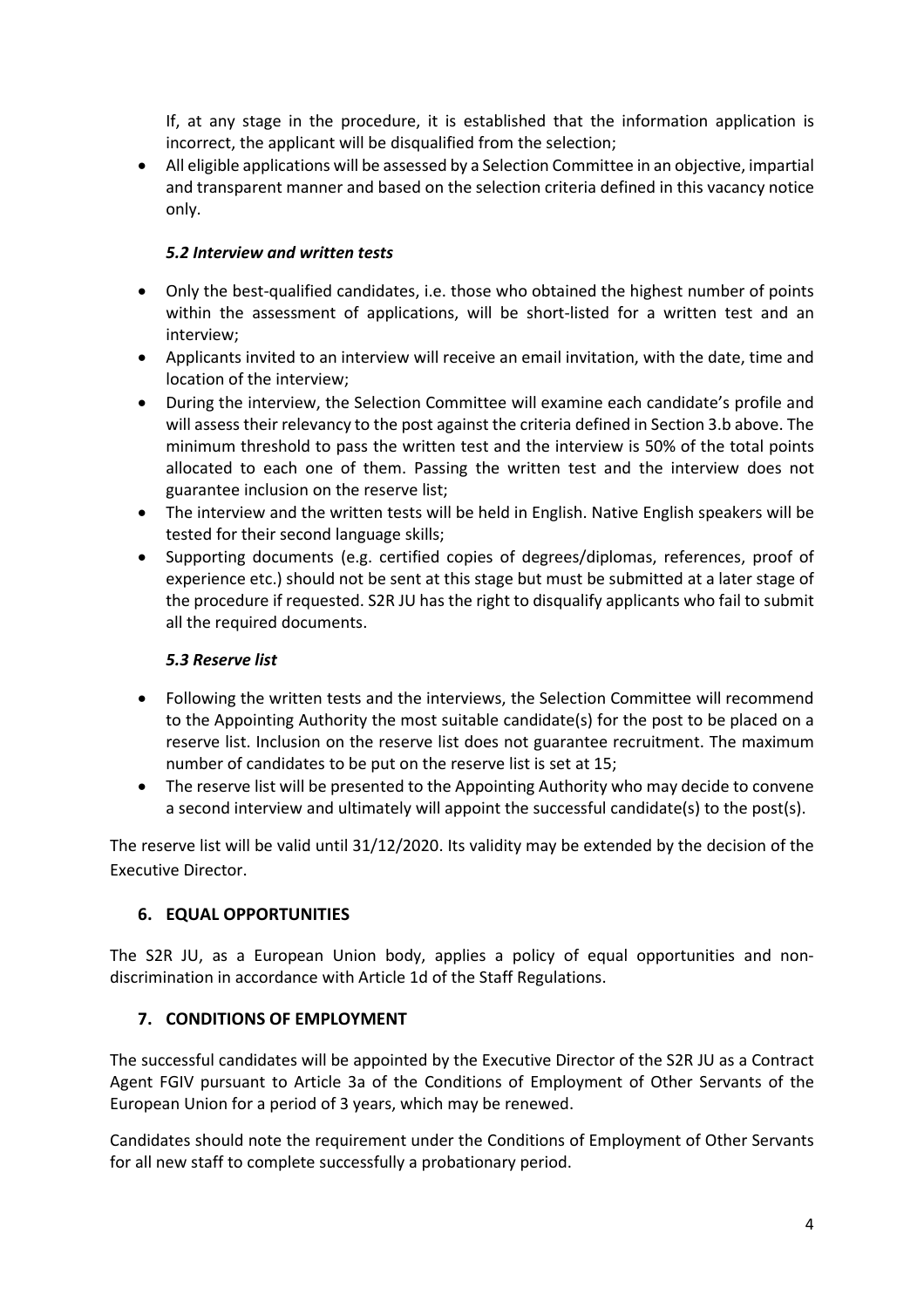The place of employment is Brussels, Belgium, where the Joint Undertaking is based.

The conditions of employment of contract staff under the terms of Article 3a of the CEOS can be consulted at the following address:

## <http://eur-lex.europa.eu/LexUriServ/LexUriServ.do?uri=CONSLEG:1962R0031:20140101:EN:PDF>

## **Expected starting date**: As soon as possible

# **8. PAY AND WELFARE BENEFITS**

The pay of staff members consists of a basic salary supplemented with specific allowances, including expatriation or family allowances. The provisions guiding the calculation of these allowances can be consulted in the Conditions of Employment of Other Servants available at the following address:

<http://eur-lex.europa.eu/LexUriServ/LexUriServ.do?uri=CONSLEG:1962R0031:20140101:EN:PDF>

Salaries are exempted from national tax, instead a Community tax at source is paid.

# **9. APPLICATION PROCEDURE**

 $\overline{a}$ 

For applications to be valid, candidates must submit:

- a detailed and updated **curriculum vitae** in European CV format<sup>3</sup> in English<sup>4</sup>. The CV must imperatively refer to the job requirements as listed in the present vacancy notice and reflect how, in the candidate's view, she/he holds the skills and competences mentioned therein. Applications that are incomplete will be disqualified.
- a letter of motivation (1 page maximum) in English<sup>5</sup> explaining why the candidate is interested in the post and what her/his added value would be if selected, in relation to the job requirements listed in the present vacancy notice $^6$  .

Applications should be sent by email to [jobs@s2r.europa.eu](mailto:jobs@s2r.europa.eu) with the following subject line '**SURNAME\_Firstname\_S2R.2019.02'** (the same structure is to be used for the CV and letter of motivation e.g. 'SURNAME\_Firstname\_S2R.2019.02\_CV')

In order to facilitate the selection process, all communications to candidates concerning this vacancy will be in English.

If at any stage in the procedure it is established that any of the information a candidate provided is incorrect, the candidate in question will be disqualified.

<sup>&</sup>lt;sup>3</sup> English CV template and guidelines available at following link: [http://europass.cedefop.europa.eu/documents/curriculum](http://europass.cedefop.europa.eu/documents/curriculum-vitae/templates-instructions)[vitae/templates-instructions](http://europass.cedefop.europa.eu/documents/curriculum-vitae/templates-instructions)

<sup>4</sup> The Selection Committee will ensure that no undue advantage is given to native speakers of this language

<sup>5</sup> The Selection Committee will ensure that no undue advantage is given to native speakers of this language

<sup>6</sup> Candidates are kindly requested to avoid repeating the information already provided in their CV.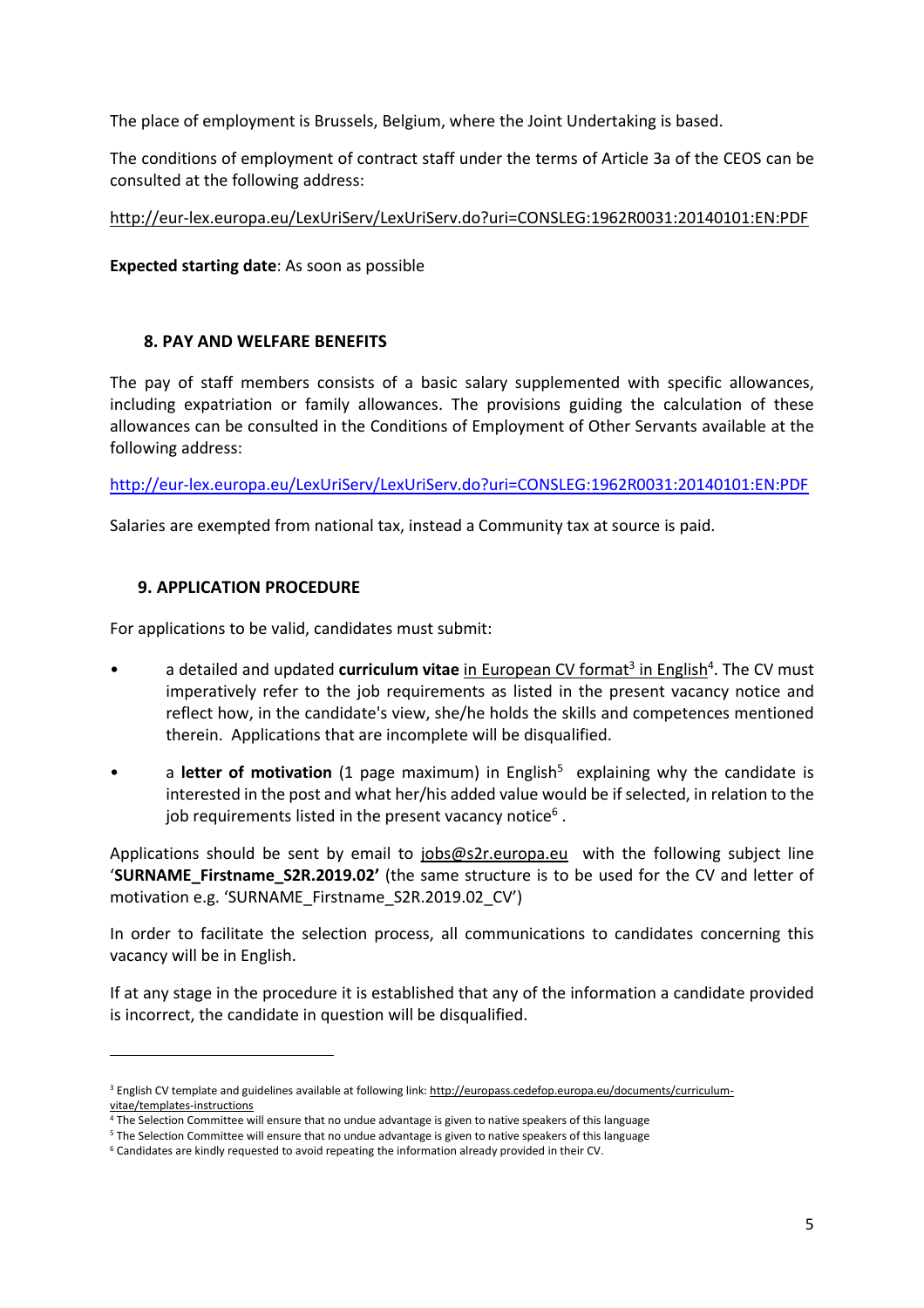## **10. CLOSING DATE**

Applications must be sent no later than **22/03/2019**, **17h Brussels time**. Applications sent after the deadline will not be considered.

### **11. IMPORTANT INFORMATION FOR APPLICANTS**

Applicants are reminded that the work of the selection committee is confidential. It is forbidden for applicants to make direct or indirect contact with members of this committee, or for anybody to do so, on their behalf.

## **12. REQUEST FOR REVIEW AND APPEAL PROCEDURES**

Applicants who consider that their interests have been prejudiced by any decision related to the selection procedure can take the following actions:

#### **Requests for review**

The applicant may submit a request for review in writing to the Selection Committee stating the reasons for the request. Any arguments must be based on information provided in the application form, no subsequent information can be taken into account.

Request for review can be submitted either by email or by post. In both cases, request for review has to be submitted **within 10 days of the date written on the notification on the decision**. The date of the email or postmark will be evidence of timely submission. Please indicate the name used in your application clearly in all correspondence.

a) *Submission by email*: Request for review can be sent to [jobs@s2r.europa.eu](mailto:jobs@s2r.europa.eu)

You are requested to clearly indicate the selection title and reference number in the subject line.

b) *Submission by post*: Request for review can be sent to the below address: Shift2Rail Joint Undertaking [Title and reference number of the selection] Human Resources Department Avenue de la Toison d'Or, 56-60 B-1060 Brussels Belgium The envelope should be clearly marked "PRIVATE AND CONFIDENTIAL – NOT TO BE OPENED BY THE MAIL SERVICE".

## **Appeal procedure**

▪ Within three months of the date written on the notification of the decision, the applicant may lodge a complaint under Article 90(2) of the Staff Regulations of Officials of the European Union and Conditions of employment of other servants of the European Union, at the following address by registered mail only :

Shift2Rail Joint Undertaking Human Resources Department [Title and reference number of the selection] Avenue de la Toison d'Or, 56-60 B-1060 Brussels Belgium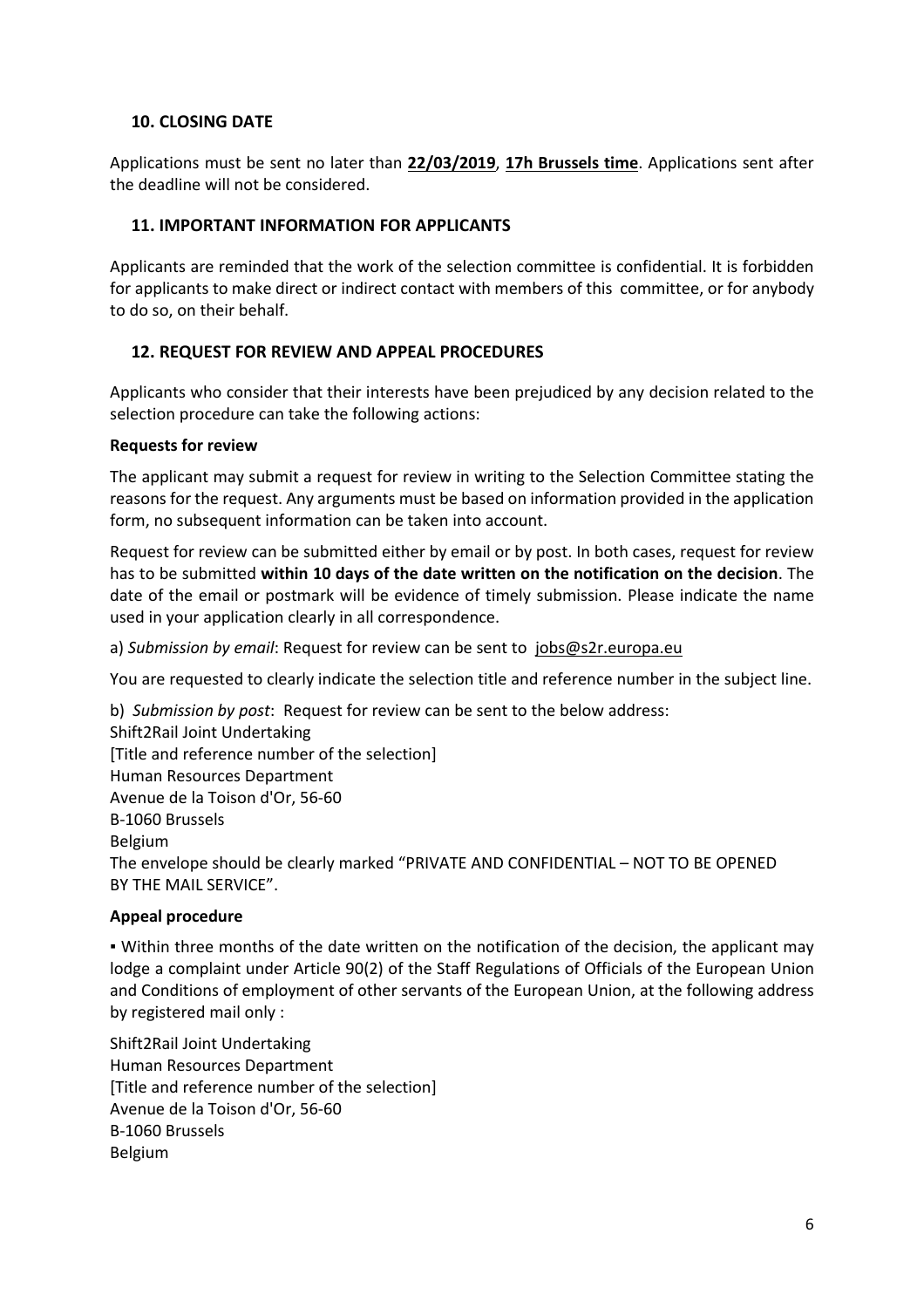The time limit for initiating this type of procedure starts to run from the time the candidate is notified of the action adversely affecting him/her.

▪ Within three months of the date written on the notification of the decision, the applicant may submit a judicial appeal under Article 270 of the Treaty on the Functioning of the EU (ex Art. 236 of the EC Treaty) and Article 91 of the Staff Regulations of Officials of the European Union to the General Court of the European Union:

General Court Rue du Fort Niedergrünewald L-2925 Luxembourg tel.: (+352) 4303 1 fax: (+352) 4303 2100 e-mail: [GeneralCourt.Registry@curia.europa.eu](mailto:GeneralCourt.Registry@curia.europa.eu) URL: [http://curia.europa.eu](http://curia.europa.eu/)

The time limits for initiating this type of procedure (see Staff Regulations as amended by Council Regulation (EC) No 723/2004 of 22 March 2004, published in Official Journal of the European Union L 124 of 27 April 2004  $-$  [http://eur-lex.europa.eu\)](http://eur-lex.europa.eu/) start to run from the time you become aware of the act allegedly prejudicing your interests.

▪ make a complaint to the European Ombudsman: like all citizens of the European Union, an applicant can make a complaint to the:

European Ombudsman 1 avenue du Président Robert Schuman CS 30403 67001 Strasbourg Cedex FRANCE

[http://www.ombudsman.europa.eu](http://www.ombudsman.europa.eu/)

Please note that complaints made to the European Ombudsman have no suspensive effect on the period laid down in Articles 90(2) and 91 of the Staff Regulations for lodging complaints or for submitting appeals to the General Court of the European Union under Article 270 of the Treaty on the Functioning of the EU (ex Art. 236 TEC). Please note also that, under Article 2(4) of the general conditions governing the performance of the Ombudsman's duties, any complaint lodged with the Ombudsman must be preceded by the appropriate administrative approaches to the institutions and bodies concerned.

## **13. PROTECTION OF PERSONAL DATA**

Regulation (EU) 2018/1725 of 23 October 2018 on the protection of natural persons with regard to the processing of personal data by the Union institutions, bodies, offices and agencies and on the free movement of such data, and repealing Regulation (EC) No 45/2001 and Decision No 1247/2002/EC (hereinafter "the Regulation") applies to the processing of personal data carried out by the S2R JU.

The S2R JU protects the fundamental rights and freedoms of natural persons and in particular their right to privacy with respect to the processing of personal data.